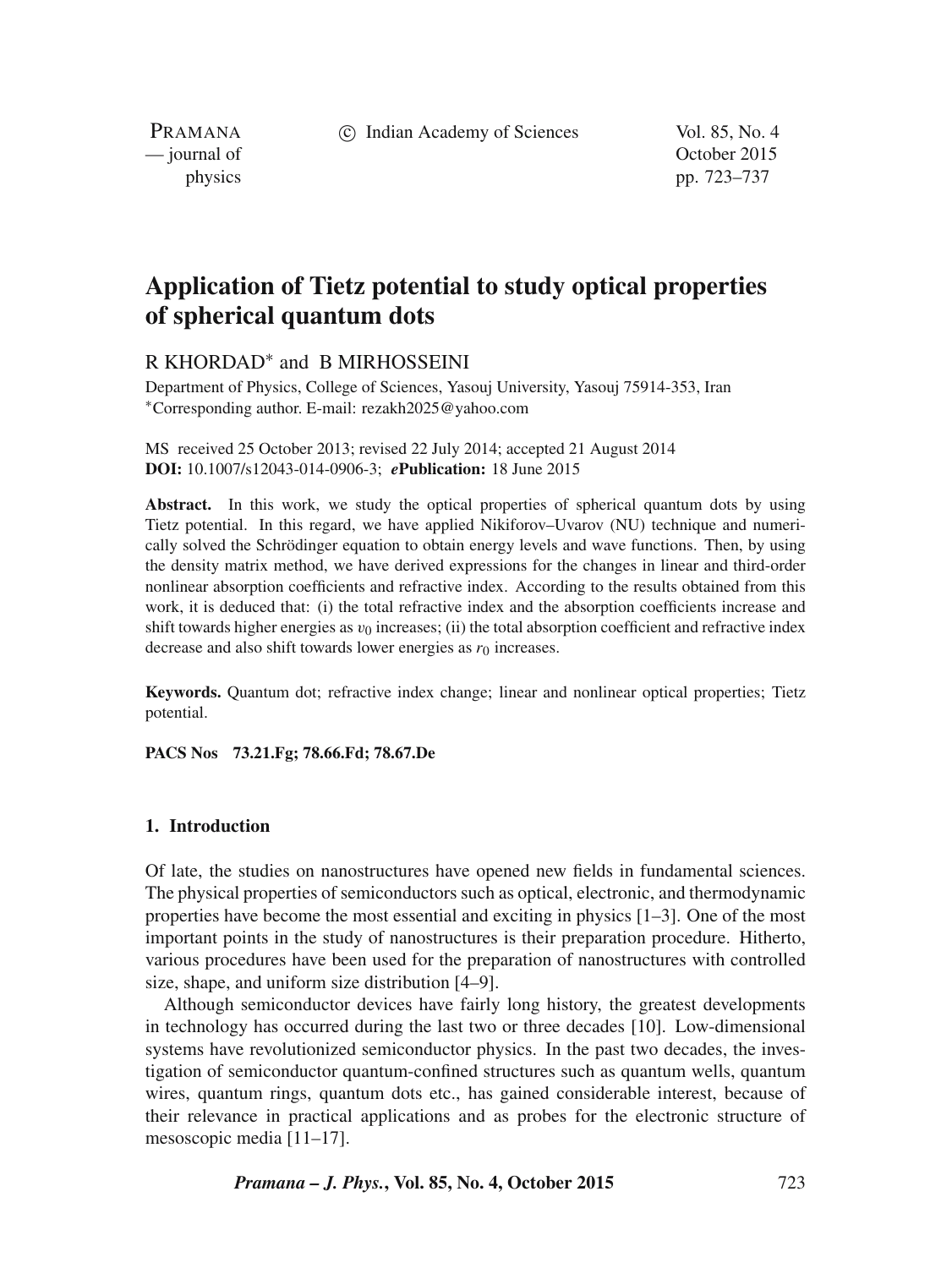#### *R Khordad and B Mirhosseini*

The study and analysis of semiconductor quantum dots have always been of great importance both theoretically and experimentally. Quantum dots are exquisite tools by which quantum behaviour can be probed on a larger scale than the atomic, i.e., the nanometer scale. While the physics exhibited by these devices is closer to classical than to atomic physics, quantum dots are still sufficiently small to clearly exhibit quantum phenomena.

Recently, optical and electronic properties of semiconductors have attracted considerable attention in physics. Optical properties of quantum dots depend on both the size and composition of the dots. The linear and nonlinear optical properties have been studied theoretically by several researchers [18–24]. For example, Wang and Guo [18] investigated excitonic effects on the third-harmonic generation (THG) coefficient for typical GaAs/AlGaAs parabolic quantum dots. They obtained an analytic formula by using the compact-density-matrix approach and an iterative method. Recently, we have calculated the linear and nonlinear optical properties of T-shaped quantum wires [19]. Shao *et al* [20] investigated THG in cylindrical quantum dots with an applied electric field. Morales *et al* [21] calculated donor-related optical absorption spectra for a double quantum well under hydrostatic pressure and applied electric field. Karabulut *et al* [22] calculated the secondand third-harmonic generation susceptibilities of spherical quantum dots with parabolic confinement subjected to an external electric field in the presence of an impurity. The effect of pressure on intersubband optical absorption coefficients and changes in refractive index in a V-groove quantum wire was studied in [23]. Recently, in another work, we have studied the THG in GaAs/Ga<sub>1−x</sub>Al<sub>x</sub>AS ridge quantum wires [24].

The aim of this paper is to study the intersubband absorption coefficients and the changes in refractive index in spherical quantum dots using Tietz potential. For this purpose, we have used the density matrix formulation to obtain the linear and thirdorder nonlinear changes in refractive index and absorption coefficients. First, we have solved the Schrödinger equation with Tietz potential to obtain wave functions and energy levels [25]. Then, we have obtained optical properties of this system. The paper is organized as follows: The total Hamiltonian of the system, relevant eigenvalues and wavefunctions are briefly presented in §2. Analytical expressions for the linear and nonlinear intersubband optical absorption coefficients and refractive index changes are presented in §3. The results and discussion are given in §4 and finally, conclusions are given in §5.

### **2. Theory and model**

#### 2.1 *Tietz potential*

It is well known that modelling the interaction potential of the real systems is of fundamental importance in many studies like atom–atom collisions, molecular spectroscopy, prediction of cluster structures, chemical reactivity, and transport properties of complex systems. Another application of the interaction potential is the long-lived metastable doubly or multiply charged ions that are relevant to high-density energy storage materials. Therefore, there is a great interest in searching for the interaction potential function of real systems. The reason is that the interaction potential function provides the most efficient way to summarize what we know about a system.

So far, many attempts have been done by researchers to analytically model the interaction potential function of real systems. The well-known potential functions are: Morse,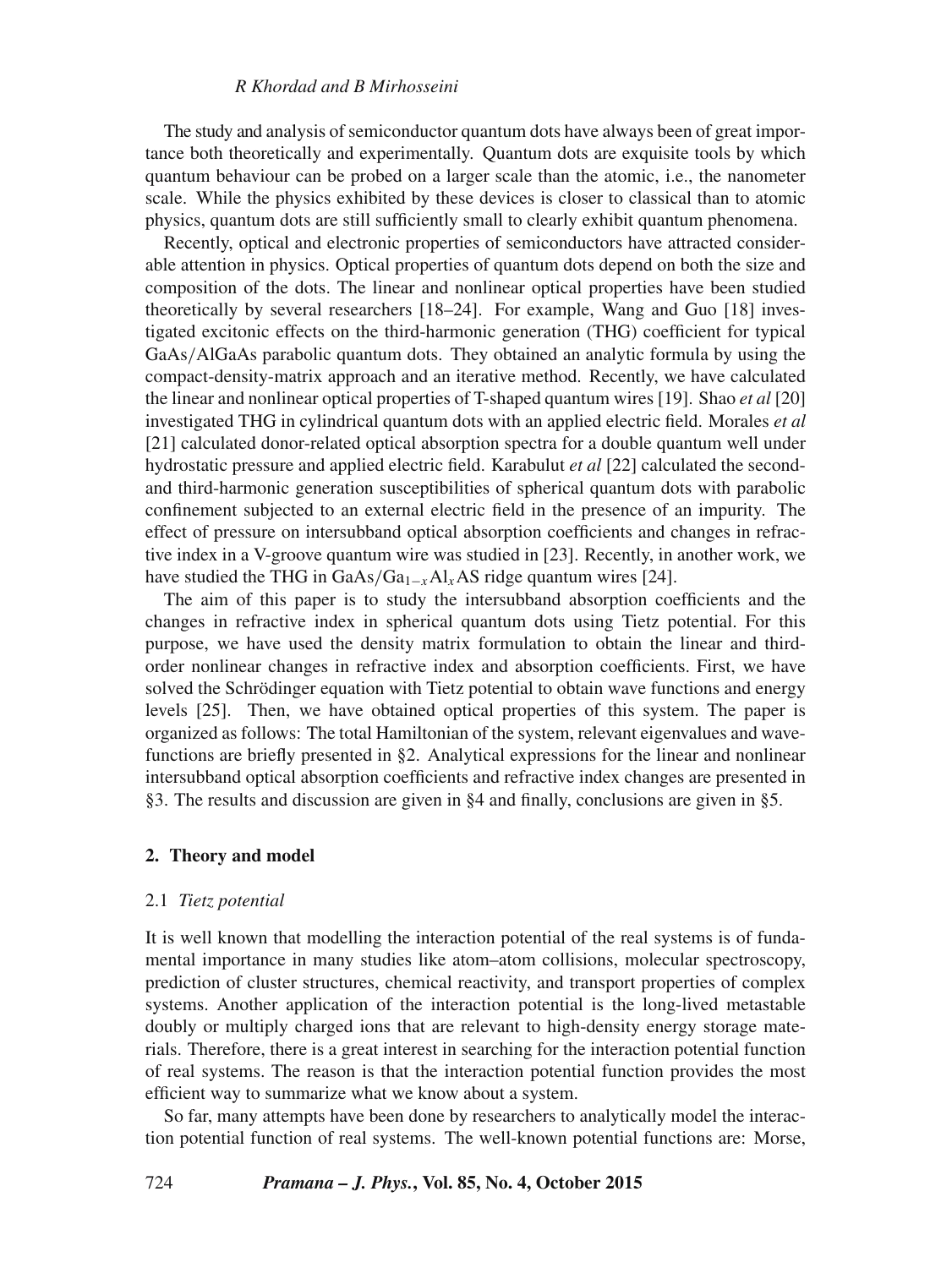Born–Mayer, Hulburt–Hirschfelder, Rosen–Morse, Rydberg, Lennard–Jones, Wei, and Tietz potentials [26–30]. Some researchers have extended simple analytical potential functions and successfully used them in direct spectroscopic data fits for diatomic and polyatomic systems. For example, a modified Lennard–Jones potential, an expanded Morse potential, and an improved Tietz potential have been used for diatomic systems [31–33]. Among the aforementioned potential functions, the Tietz potential is an interesting case. The Tietz potential is given by

$$
V(r) = V_0 \left( \frac{\sinh ((r - r_0)/a)}{\sinh (r/a)} \right)^2,
$$
\n<sup>(1)</sup>

where  $V_0$  is the chemical potential of the electron gas and  $r_0$  is the minimum value of the Tietz potential. The Tietz potential is more realistic than the Morse potential in describing the molecular dynamics at moderate and high rotation–vibrational quantum numbers [26,34]. The Tietz potential can be used to investigate the rotational–vibrational levels of diatomic molecules and zero-point vibrational corrections on the isotropic and anisotropic components of the hyperfine interaction. Liang *et al* [35] showed that the Tietz potential can be used to reproduce the interaction potential energy curve of the  $A^T\Sigma_u^+$  state of Na<sub>2</sub>. Recently, we investigated singlet–triplet transition of a two-electron quantum dot using the Tietz potential [36]. Our results showed much less transitions than the parabolic potential.

Some researchers have found that the deformed Rosen–Morse potential, Sun potential, and deformed four-parameter exponential-type potential are equivalent to the Tietz potential [37–39].

#### 2.2 *Energy le*v*els and wa*v*e functions*

In the framework of the effective-mass approximation, the Hamiltonian of an electron confined by a spherical quantum dot can be given as

$$
H = -\frac{\hbar^2}{2m_e^*} \nabla^2 + V(r),
$$
 (2)

where  $m_e^*$  is the effective mass of the electron and  $V(r)$  is the confining potential. In this work, we have considered the confining potential as the Tietz potential. To obtain energy levels and wave functions, it is required to solve the Schrödinger equation. With respect to eq. (1), the Schrödinger equation can be reduced to a radial equation which depends only on one coordinate.

Substituting the wave function in the form  $\psi(r, \theta, \varphi) = R_{nl}(r) Y_l^m(\theta, \varphi)$  in the Schrödinger equation, the radial part of this equation is given by

$$
\frac{d^2 R_{nl}(r)}{dr^2} + \frac{2}{r} \frac{dR_{nl}(r)}{dr} + \frac{2m_e^*}{\hbar^2} \times \left( E_{nl} - \frac{l(l+1)\hbar^2}{2m_e^*r^2} - V_0 \left( \frac{\sinh((r-r_0)/a)}{\sinh(r/a)} \right)^2 \right) R_{nl}(r) = 0,
$$
\n(3)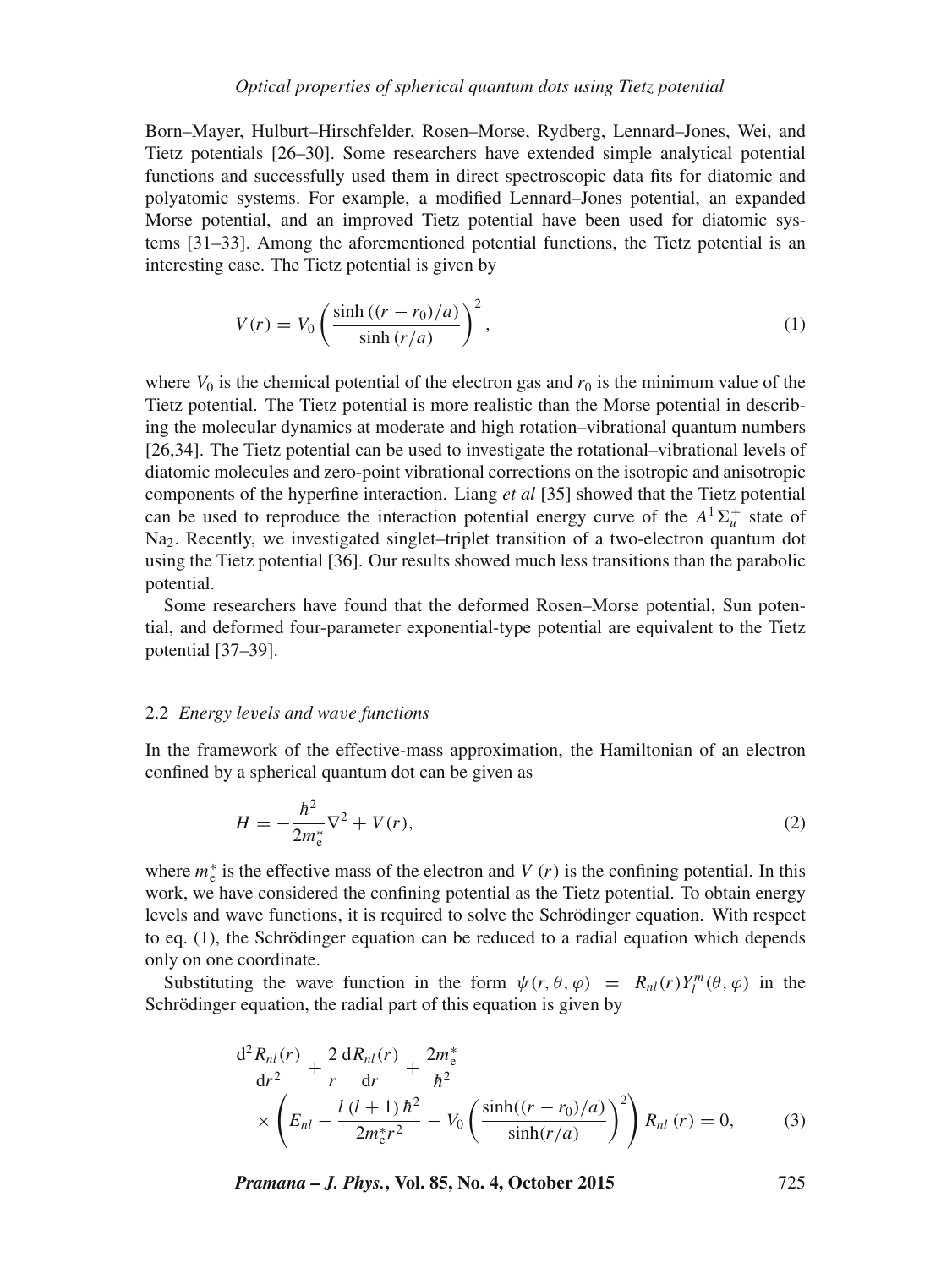where *n* and *l* are the principal and orbital quantum numbers. Also,  $E_{nl}$  are energy eigenvalues. Using the transformation  $R_{nl} = U_{nl}(r)/r$ , the radial eq. (3) appears as [25,40]

$$
\frac{d^2 U_{nl}(r)}{dr^2} = -\frac{2m_e^*}{\hbar^2} \left\{ E_{nl} - V_0 \left( \cosh(\alpha r_0) \right) -\sinh(\alpha r_0) \coth(\alpha r_0) \right\}^2 - \frac{l (l+1) \hbar^2}{2m_e^* r^2} \left\} U_{nl}(r) \,. \tag{4}
$$

It is to be noted that there is no analytical solution for the above equation. Therefore, to solve the equation, a new improved approximation scheme (Pekeris-type approximation) is used for the centrifugal term as [41]

$$
\frac{1}{r^2} \approx \frac{\alpha^2}{\sinh^2(\alpha r)} = \alpha^2 \cosh^2(\alpha r),\tag{5}
$$

where  $\alpha = 1/a$ . To check the above approximation, both sides of eq. (5) are plotted as a function of r in figure 1. Now, by substituting the centrifugal term in eq.  $(4)$  by eq. (5), one obtains



Figure 1. The linear, third-order nonlinear, and total refractive index changes as a function of photon energy for  $\alpha = 0.01$ ,  $m = 5$  fm<sup>-1</sup>,  $r_0 = 2$ , and  $v_0 = 0.2$ .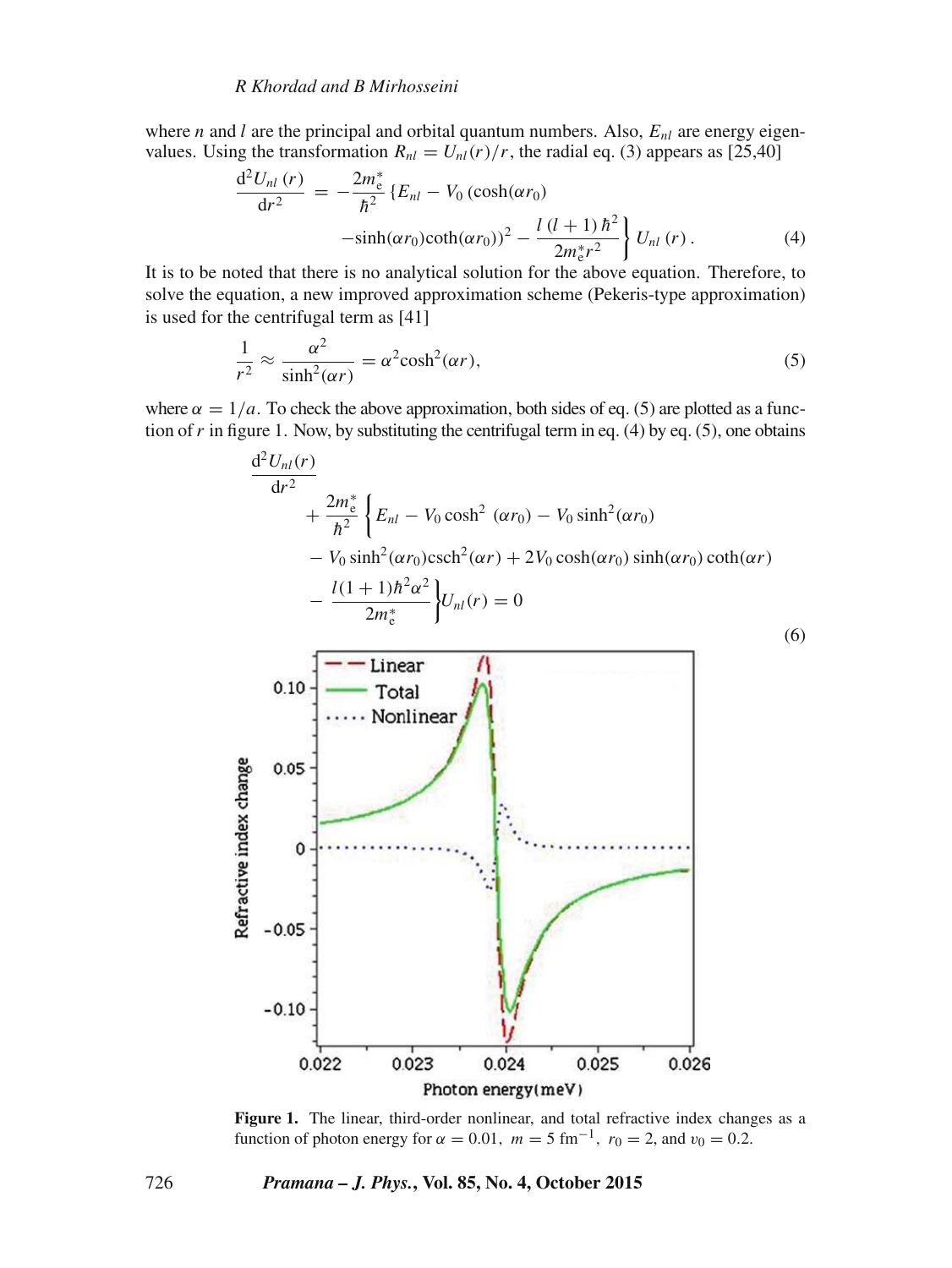or, alternatively

$$
\frac{d^2 U_{nl}(r)}{dr^2} + \left\{ \frac{2m_e^*}{h^2} E_n - \frac{2m_e^* V_0}{h^2} \cosh^2(\alpha r_0) - \frac{2m_e^* V_0}{h^2} \sinh^2(\alpha r_0) \right\}
$$

$$
- \frac{8m_e^* V_0 \sinh^2(\alpha r_0) e^{-2\alpha r}}{h^2 (1 - 2e^{-2\alpha r})^2} + \frac{4m_e^* V_0}{h^2} \cosh(\alpha r_0) \sinh(\alpha r_0) \frac{(1 + e^{-2\alpha r})}{(1 - e^{-2\alpha r})}
$$

$$
- \frac{4\alpha^2 l(l+1)e^{-2\alpha r}}{(1 - e^{-2\alpha r})^2} \right\} U_{nl}(r) = 0.
$$
(7)

With the change of variable  $z = e^{-2\alpha r}$ , we have

$$
\frac{d^2U_{nl}(r)}{dz^2} + \frac{(1-z)}{z(1-z)}\frac{dU_{nl}(z)}{dz} + \frac{1}{(z(1-z))^2}(Az^2 + Bz + C)U_{nl}(z) = 0.
$$
 (8)

The parameters  $A$ ,  $B$ , and  $C$  are defined as

$$
A = \frac{mE_{nl}}{2\alpha^2 \hbar^2} - \frac{mV_0}{2\alpha^2 \hbar^2} \cosh^2(\alpha r_0) - \frac{mV_0}{2\alpha^2 \hbar^2} \sinh^2(\alpha r_0)
$$

$$
-\frac{mV_0}{2\alpha^2 \hbar^2} \cosh(\alpha r_0) \sinh(\alpha r_0), \tag{9a}
$$

$$
B = \frac{mE_{nl}}{2\alpha^2\hbar^2} + \frac{mV_0}{2\alpha^2\hbar^2}\cosh^2(\alpha r_0) + \frac{mV_0}{2\alpha^2\hbar^2}\sinh^2(\alpha r_0) -\frac{2mV_0}{2\alpha^2\hbar^2}\sinh^2(\alpha r_0) - l(l+1),
$$
\n(9b)

$$
C = \frac{mE_{nl}}{2\alpha^2\hbar^2} - \frac{mV_0}{2\alpha^2\hbar^2}\cosh^2(\alpha r_0) - \frac{mV_0}{2\alpha^2\hbar^2}\sinh^2(\alpha r_0)
$$

$$
+ \frac{mV_0}{2\alpha^2\hbar^2}\cosh(\alpha r_0)\sinh(\alpha r_0).
$$
(9c)

To solve eq. (8) and obtain eigenfunctions and eigenvalues, the Nikiforov–Uvarov (NU) technique is used [42–47]. First, consider the following equation:

$$
\left\{\frac{\mathrm{d}^2}{\mathrm{d}s^2} + \frac{\alpha_1 - \alpha_2 s}{z(1 - \alpha_3 s)}\frac{\mathrm{d}}{\mathrm{d}s} + \frac{1}{(s(1 - \alpha_3 s))^2} \left(-\xi_1 s^2 + \xi_2 s - \xi_3\right)\right\}\psi = 0. \quad (10)
$$

If the NU method is applied [47], the solutions of the above equation becomes

$$
\psi(s) = s^{\alpha_{12}} (1 - \alpha_3 s)^{-\alpha_{12} - (\alpha_{13}/\alpha_3)} P_n^{(\alpha_{10} - 1, (\alpha_{11}/\alpha_3) - \alpha_{10} - 1)} (1 - 2\alpha_3 s), \tag{11}
$$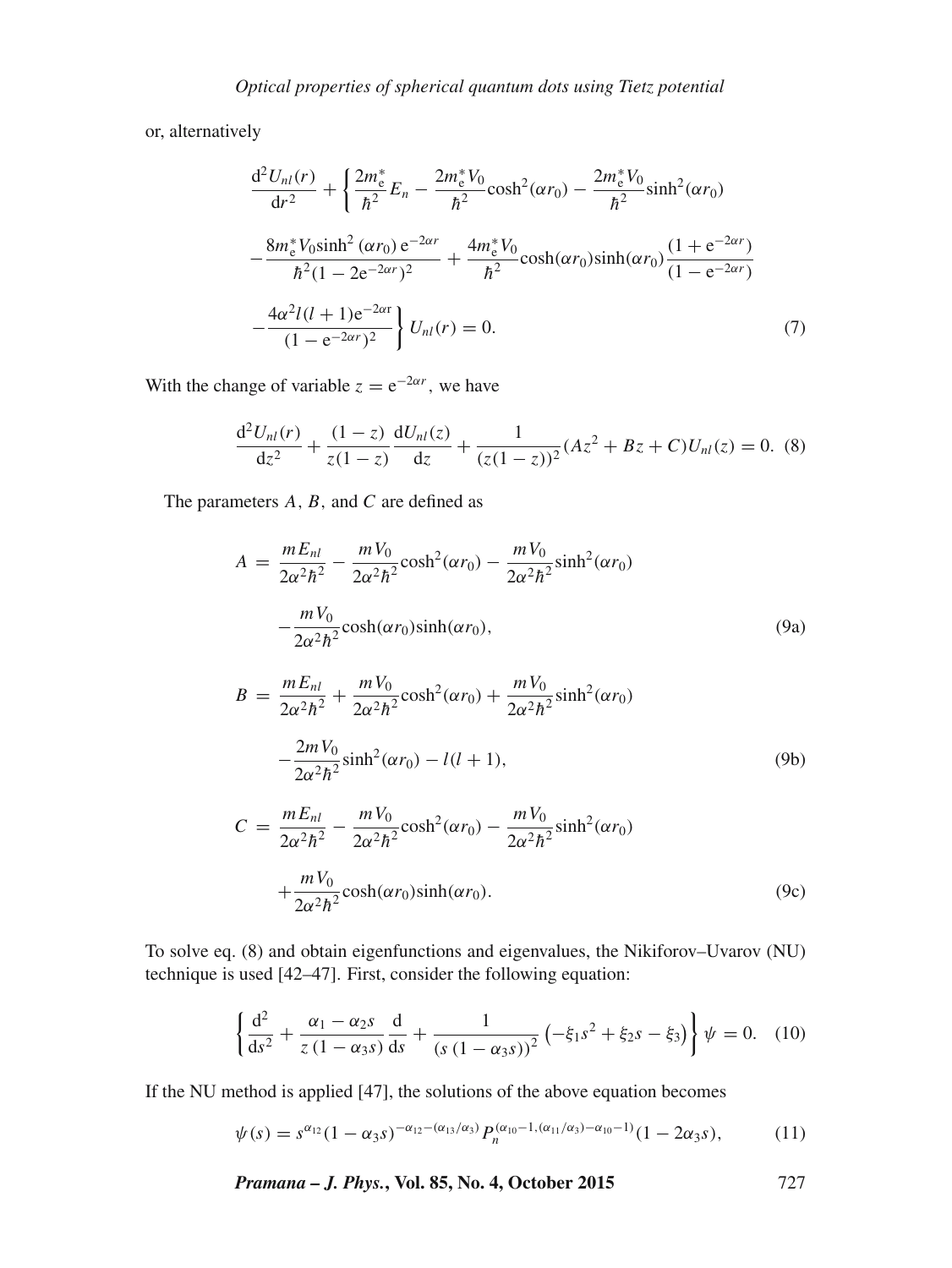where

$$
\alpha_2 n - (2n + 1)\alpha_5 + (2n + 1)(\sqrt{\alpha_9} + \alpha_3\sqrt{\alpha_8})
$$
  
\n
$$
+n(n + 1)\alpha_3 + \alpha_7 + 2\alpha_3\alpha_8 + 2\sqrt{\alpha_8\alpha_9} = 0,
$$
  
\n
$$
\alpha_4 = \frac{1}{2}(1 - \alpha_1),
$$
  
\n
$$
\alpha_5 = \frac{1}{2}(\alpha_2 - 2\alpha_3),
$$
  
\n
$$
\alpha_6 = \alpha_5^2 + \xi_1,
$$
  
\n
$$
\alpha_7 = 2\alpha_4\alpha_5 - \xi_2,
$$
  
\n
$$
\alpha_8 = \alpha_4^2 + \xi_3,
$$
  
\n
$$
\alpha_9 = \alpha_3\alpha_7 + \alpha_3^2\alpha_8 + \alpha_6,
$$
  
\n
$$
\alpha_{10} = \alpha_1 + 2\alpha_4 + 2\sqrt{\alpha_8},
$$
  
\n
$$
\alpha_{11} = \alpha_2 - 2\alpha_5 + 2(\sqrt{\alpha_9} + \alpha_3\sqrt{\alpha_8}),
$$
  
\n
$$
\alpha_{12} = \alpha_4 + \sqrt{\alpha_8},
$$
  
\n
$$
\alpha_{13} = \alpha_5 - (\sqrt{\alpha_9} + \alpha_3\sqrt{\alpha_8}).
$$
  
\n(12)

Now, by comparing eq. (8) with eq. (10), we get

$$
\alpha_1 = 1, \quad \alpha_2 = 1, \quad \alpha_3 = 1, \quad \xi_1 = -A, \quad \xi_2 = B, \quad \xi_3 = -C,
$$
  
\n
$$
\alpha_4 = 0, \quad \alpha_5 = -\frac{1}{2}, \quad \alpha_6 = \xi_1 + \frac{1}{4}, \quad \alpha_7 = -\xi_2, \quad \alpha_8 = \xi_3,
$$
  
\n
$$
\alpha_9 = -\xi_2 + \xi_3 + \xi_1 + \frac{1}{4}, \quad \alpha_{10} = 1 + 2\sqrt{\xi_3},
$$
  
\n
$$
\alpha_{11} = 2 + 2\left(\sqrt{-\xi_2 + \xi_3 + \xi_1 + \frac{1}{4}} + \sqrt{\xi_3}\right),
$$
  
\n
$$
\alpha_{12} = \sqrt{\xi_3}, \quad \alpha_{13} = -\frac{1}{4} - \left(\sqrt{-\xi_2 + \xi_3 + \xi_1 + \frac{1}{4}} + \sqrt{\xi_3}\right).
$$
\n(13)

The energy levels of charge carriers are given by

$$
n + \frac{(2n+1)}{2} + (2n+1)\left(\sqrt{-\xi_2 + \xi_3 + \xi_1 + \frac{1}{4}} + \sqrt{\xi_3}\right) + n(n-1)
$$

$$
- \xi_2 + 2\xi_3 + 2\sqrt{-\xi_2\xi_3 + \xi_3^2 + \xi_1\xi_3 + \frac{\xi_3}{4}} = 0.
$$
(14)

The wave functions are obtained as

$$
U_{nl}(r) = N_{nl} e^{-2\alpha r \sqrt{\xi_3}} \left(1 - e^{-2\alpha r}\right)^{\frac{1}{2} + \left(\sqrt{-\xi_2 + \xi_2 + \xi_1 + \frac{1}{4}}\right)} \times P_n^{\left(2\sqrt{\xi_3}, 2\sqrt{-\xi_2 + \xi_3 + \xi_1 + \frac{1}{4}}\right)} \left(1 - 2e^{-2\alpha r}\right),\tag{15}
$$

$$
P_n^{(K,L)} = \frac{\Gamma(n+1+K)}{n!\Gamma(1+K)} \, {}_2F_1(-n,n+K+L+1;K+1;xt). \tag{16}
$$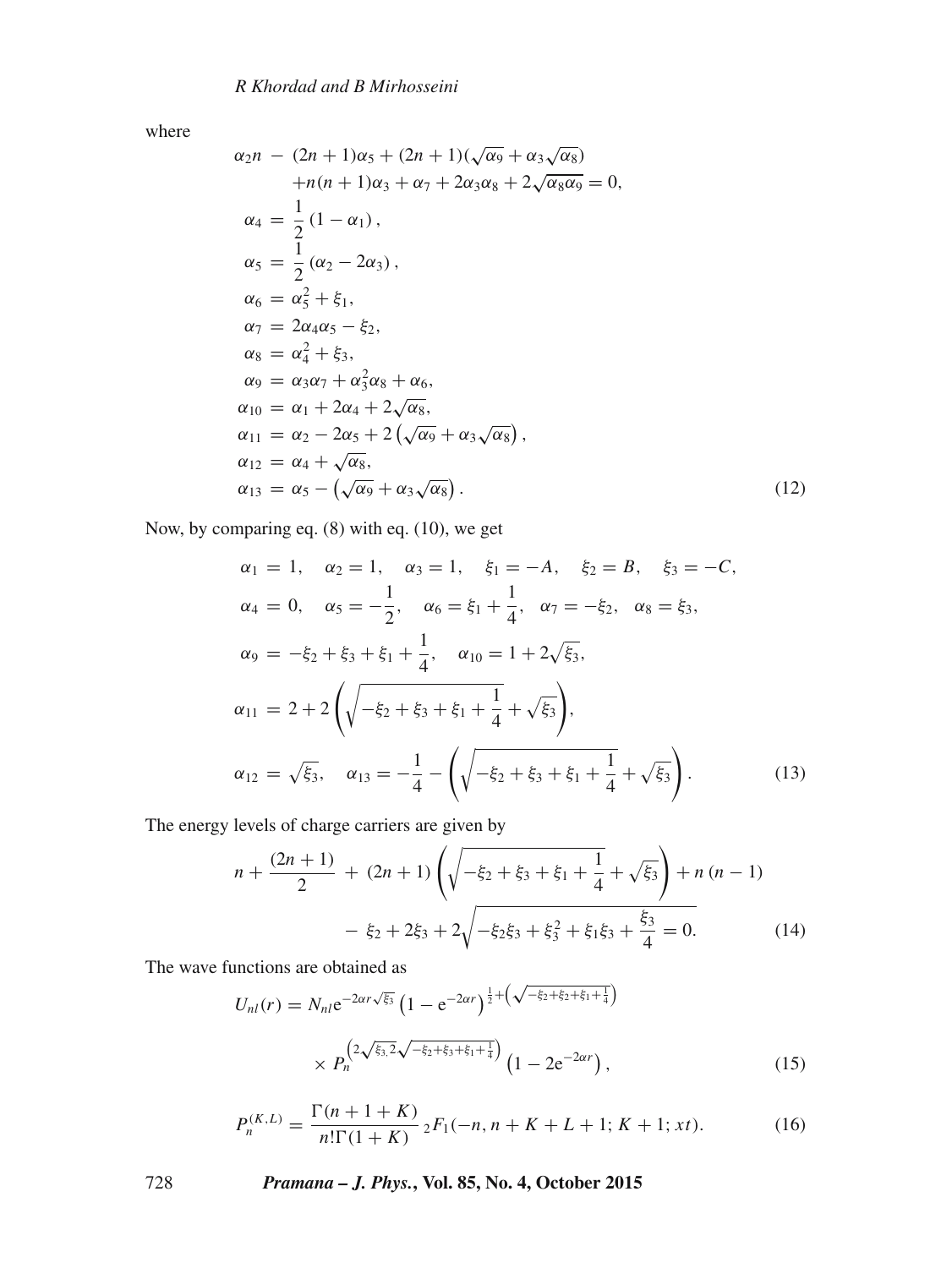Here  $P_n^{(K,L)}$  is the associated Legendre polynomial. Inserting the above function in eq. (15), the wave functions can be written as

$$
U_{nl}(r) = e^{-2\alpha r \sqrt{\xi_3}} \left( 1 - e^{-2\alpha r} \right)^{\frac{1}{2} + \left( \sqrt{-\xi_2 + \xi_3 + \xi_1 + \frac{1}{4}} \right)} \times P_n^{\left( 2\sqrt{\xi_3}, 2\sqrt{-\xi_2 + \xi_3 + \xi_3 + \frac{1}{4}} \right)} \frac{\Gamma(n+1+2\sqrt{\xi_3})}{n!\Gamma(1+2\sqrt{\xi_3})} \times {}_2F_1 \left( -n, n+2\sqrt{\xi_3} + 2\sqrt{-\xi_2 + \xi_3 + \xi_1 + \frac{1}{4}} + 1; 2\sqrt{\xi_3} + 1; e^{-2\alpha r} \right). \tag{17}
$$

#### **3. Optical absorption coefficients and refractive index changes**

In this section, the optical properties are calculated using the density matrix method [48,49]. It is known that the system under study can be excited by an electromagnetic field of frequency  $\omega$  such that

$$
H(t) = E_0 \cos(\omega t) = \tilde{E} e^{i\omega t} + \tilde{E}^* e^{-i\omega t}.
$$
\n(18)

The time evolution of the matrix elements of one-electron density operator,  $\rho$ , can be written as [50,51]

$$
\frac{\partial \rho}{\partial t} = \frac{1}{i\hbar} \left[ H_0 - q x E(t), \rho \right] - \Gamma(\rho - \rho^{(0)}),\tag{19}
$$

where  $H_0$  is the Hamiltonian for this system without the electromagnetic field  $E(t)$ , q is the electronic charge. The symbol [,] is the quantum mechanical commutator,  $\rho^{(0)}$ is the unperturbed density matrix operator, and  $\Gamma$  is the phenomenological operator responsible for the damping due to the electron–phonon interaction, collisions among electrons, etc. It is assumed that  $\Gamma$  is a diagonal matrix and its elements are equal to the inverse of relaxation time  $T$ . Equation (20) can be solved using the standard iterative method [52]:

$$
\rho(t) = \sum_{n} \rho^{(n)}(t) \tag{20}
$$

with

$$
\frac{\partial \rho_{ij}^{(n+1)}}{\partial t} = \frac{1}{i\hbar} \left\{ \left[ H_0, \rho^{(n+1)} \right]_{ij} - i\hbar \Gamma_{ij} \rho_{ij}^{(n+1)} \right\} \n- \frac{1}{i\hbar} \left[ qx \cdot \rho^{(n)} \right]_{ij} E(t).
$$
\n(21)

For simplicity, we shall only focus on two-level electronic systems for electronic transitions. Therefore, the electronic polarization  $P(t)$  and susceptibility  $\chi(t)$  are expressed by dipole operator M and density matrix  $\rho$ 

$$
P(t) = \varepsilon_0 \chi(\omega) \tilde{E} e^{-i\omega t} + \varepsilon_0 \chi(-\omega) \widetilde{E}^* e^{i\omega t} = \frac{1}{V} \text{Tr}(\rho M) , \qquad (22)
$$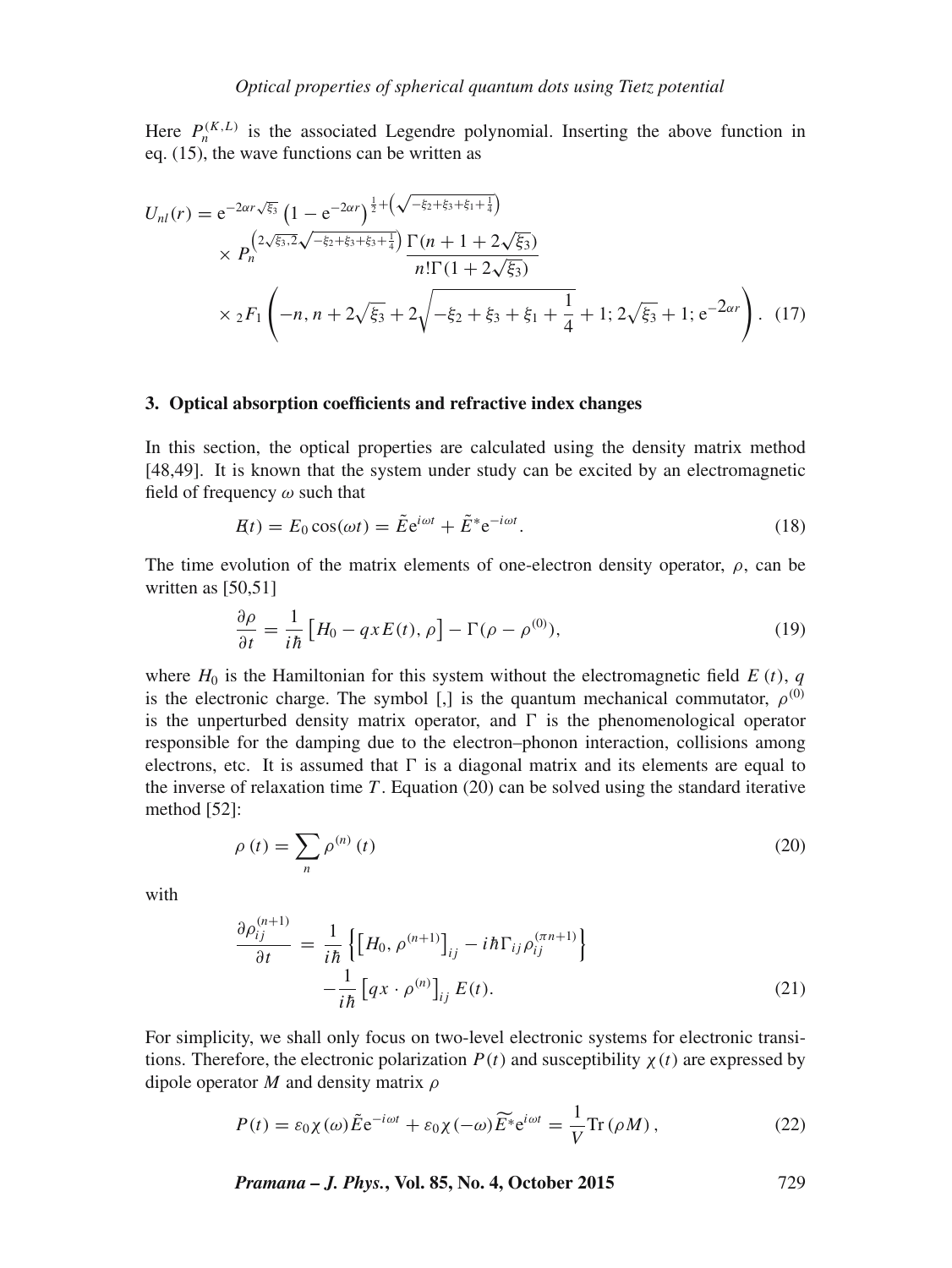where  $\rho$  and V are the one-electron density matrix and the volume of the system,  $\varepsilon_0$  is the permittivity of free space, and the symbol Tr (trace) denotes the summation over the diagonal elements of the matrix.

The analytical forms of the linear  $\chi^{(1)}$  and the third-order nonlinear  $\chi^{(3)}$  susceptibility coefficients are obtained from eqs (21) and (22) as

$$
\varepsilon_0 \chi^{(1)}(\omega) = \frac{\sigma_v |M_{21}|^2}{E_{21} - \hbar \omega - i\hbar \Gamma_{12}},
$$
\n(23)

$$
\varepsilon_0 \chi^{(3)}(\omega) = -\frac{\sigma_v |M_{21}|^2 |E|^2}{E_{12} - \hbar \omega - i\hbar \Gamma_{12}} \left[ \frac{4 |M_{21}|^2}{(E_{12} - \hbar \omega)^2 - (\hbar \Gamma_{12})^2} - \frac{(M_{22} - M_{11})^2}{(E_{21} - i\hbar \Gamma_{12}) (E_{12} - \hbar \omega - i\hbar \Gamma_{12})} \right],
$$
\n(24)

where  $\sigma_v$  is the carrier density. The changes in refractive index are related to the susceptibility as [39]

$$
\frac{\Delta n^{(1)}(\omega)}{n_{\rm r}} = \text{Re}\left(\frac{\chi(\omega)}{2n_{\rm r}^2}\right),\tag{25}
$$

where  $n_r$  is the refractive index. By using eqs (22)–(24), the linear and the third-order nonlinear refractive index changes can be expressed as [24]

$$
\frac{\Delta n^{(1)}(\omega)}{n_{\rm r}} = \frac{1}{2n_{\rm r}^2 \varepsilon_0} |M_{21}|^2 \sigma_v \left[ \frac{E_{21} - \hbar \omega}{\left(E_{12} - \hbar \omega\right)^2 + \left(\hbar \Gamma_{12}\right)^2} \right] \tag{26}
$$

and

$$
\frac{\Delta n^{(3)}(\omega)}{n_{\rm r}} = -\frac{\mu c}{4n_{\rm r}^2 \varepsilon_0} |M_{21}|^2 \frac{\sigma_v I}{\left[ (E_{12} - \hbar \omega)^2 + (\hbar \Gamma_{12})^2 \right]^2} \times \left\{ 4(E_{21} - \hbar \omega) |M_{21}|^2 - \frac{(M_{22} - M_{11})^2}{(E_{21})^2 + (\hbar \Gamma_{12})^2} \times \left[ (E_{21} - \hbar \omega) \{ E_{21} (E_{21} - \hbar \omega) - (\hbar \Gamma_{12})^2 \} \right] - (\hbar \Gamma_{12})^2 (2E_{21} - \hbar w) \right\},
$$
\n(27)

where  $\mu$  is the permeability,  $E_{ij} = E_i - E_j$ , and  $M_{ij} = |\langle \varphi_i | q x | \varphi_j \rangle|$  is the electric dipole moment matrix element. In this work, the polarization of the electric field in  $z$ direction is selected.

The symbol  $I$  is the optical intensity of the incident wave and it is expressed as

$$
I = 2\sqrt{\frac{\varepsilon_R}{\mu}}|E(\omega)|^2 = \frac{2n_r}{\mu c},\tag{28}
$$

where *c* is the speed of light in free space. Using eqs  $(27)$  and  $(28)$ , one can write the change in total refractive index as

$$
\frac{\Delta n(\omega)}{n_{\rm r}} = \frac{\Delta n^1(\omega)}{n_{\rm r}} + \frac{\Delta n^3(\omega)}{n_{\rm r}}.\tag{29}
$$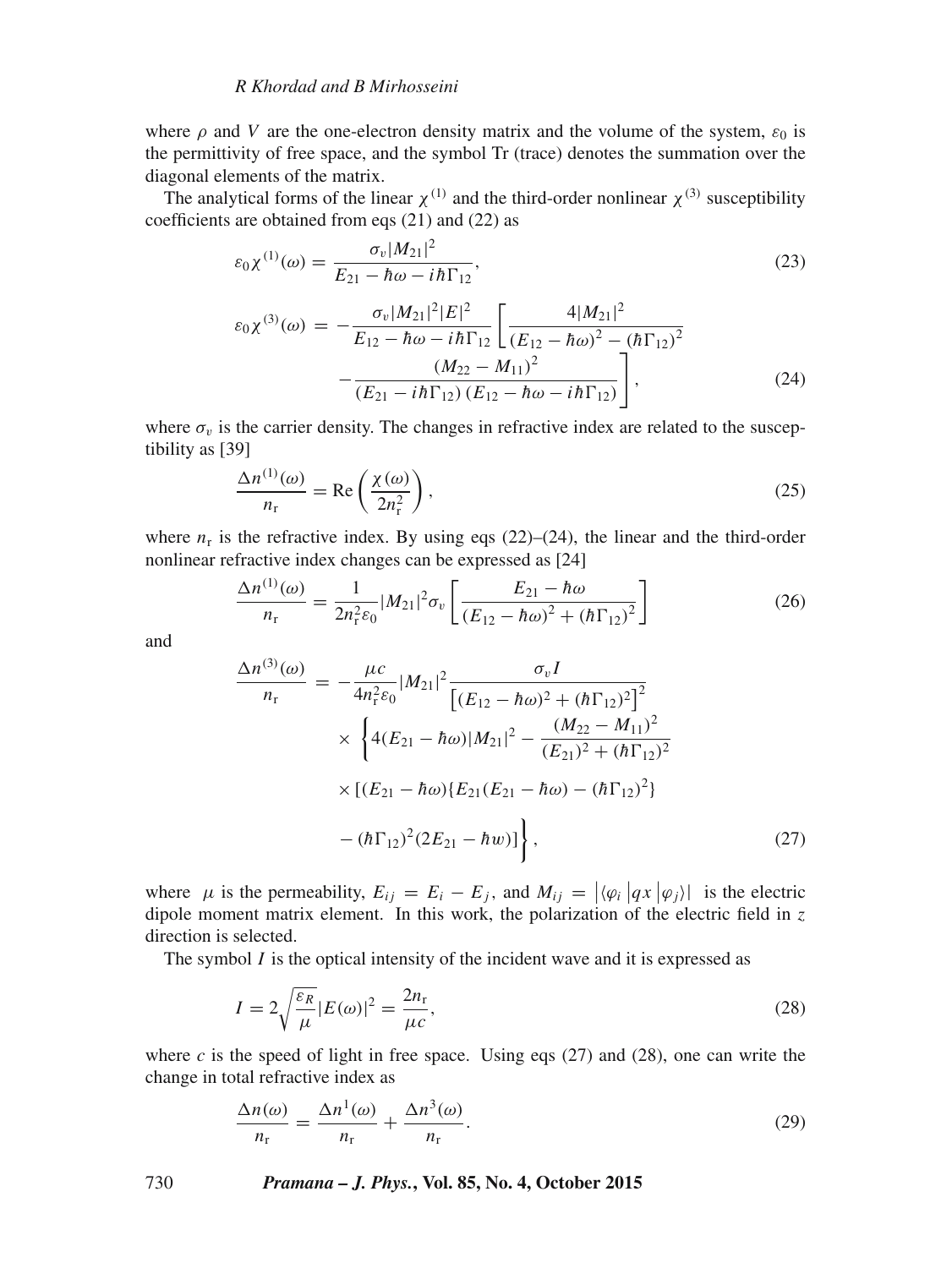The susceptibility  $\chi(\omega)$  is related to the absorption coefficient  $\alpha(\omega)$  and real part of permittivity as

$$
\alpha(\omega) = \omega \sqrt{\frac{\mu}{\varepsilon_R}} \text{Im}[\varepsilon_0 \chi(\omega)].
$$
\n(30)

Now, the linear and third-order nonlinear absorption coefficients can be written as [52]

$$
\alpha^1(\omega) = \omega \sqrt{\frac{\mu}{\varepsilon_R}} \left[ \frac{\sigma_v \hbar \Gamma_{12} |M_{21}|^2}{(E_{12} - \hbar \omega)^2 + (\hbar \Gamma_{12})^2} \right],
$$
\n(31)

$$
\alpha^{3}(\omega, I) = \left(-\omega \sqrt{\mu/\varepsilon_{R}} \left(\frac{I}{2\varepsilon_{0}n_{r}C}\right) \frac{|M_{21}|^{2} \sigma_{v} \hbar \Gamma_{12}}{\left[(E_{21} - \hbar \omega)^{2} + (\hbar \Gamma_{12})^{2}\right]^{2}}\right) \times 4 |M_{21}|^{2} \times \left[\frac{|M_{22} - M_{11}|^{2} \left[3E_{21}^{2} - 4E_{21}\hbar \omega + \hbar^{2} \left(\omega^{2} - \Gamma_{12}^{2}\right)\right]}{E_{21}^{2} + (\hbar \Gamma_{12}^{2})}\right].
$$
 (32)

Using eqs (32) and (33), one can express the total absorption coefficient  $\alpha(\omega, I)$  as [24]

$$
\alpha(\omega, I) = \alpha^1(\omega) + \alpha^3(\omega, I). \tag{33}
$$

#### **4. Results and discussions**

In this section, we choose GaAs as an example to present the numerical results. In our calculations, the following parameters are used:  $I = 0.2 \text{ MW/cm}^2$ ,  $\varepsilon_0 = 8.85 \times 10^{-12} \text{ F}$ . m<sup>-1</sup>,  $\alpha = 0.01$ ,  $m = 5$  fm<sup>-1</sup>,  $r_0 = 2$ ,  $\hbar = 1$ , and  $v_0 = 0.2, 0.4, 0.6, 0.8$ . It is worth mentioning that the effective Bohr radius and the effective Rydberg are length and energy scales, respectively.

In figure 1, the linear, third-order nonlinear, and total refractive index changes are plotted as functions of the photon energy for  $\alpha = 0.01$ ,  $m = 5$  fm<sup>-1</sup>,  $r_0 = 2$ , and  $v_0 = 0.2$ . It is to be noted that the change in third-order nonlinear refractive index is negative and therefore the change in total refractive index will be reduced. Also, the larger change in the total refractive index is mainly caused by the linear term which is much larger than nonlinear term with the opposite sign. For systems operating with a high optical intensity, the calculation of the change in refractive index using only the linear term, may be excessively optimistic.

Figure 2 displays the change in total refractive index as a function of photon energy for  $v_0 = 0.2, 0.4, 0.6, \alpha = 0.01, m = 5$  fm<sup>-1</sup>, and  $r_0 = 2$ . It is seen from the figure that the change in total refractive index increases and also shifts toward higher energies when  $v_0$ increases. The physical origin of this increases is the quantum confinement effect which predicts a strong confinement in the quantum dot when  $v_0$  enhances. Also, the energy level spacing increases when  $v_0$  increases. For this reason, the changes in total refractive index shift towards higher energies.

In figure 3, the changes in total refractive index as a function of photon energy with  $\alpha = 0.01$ ,  $m = 5$  fm<sup>-1</sup>, and  $v_0 = 2$  for  $r_0 = 2$ , 3, and 4 have been presented. It can be seen that as  $r_0$  increases, the total refractive index shifts toward lower energies. The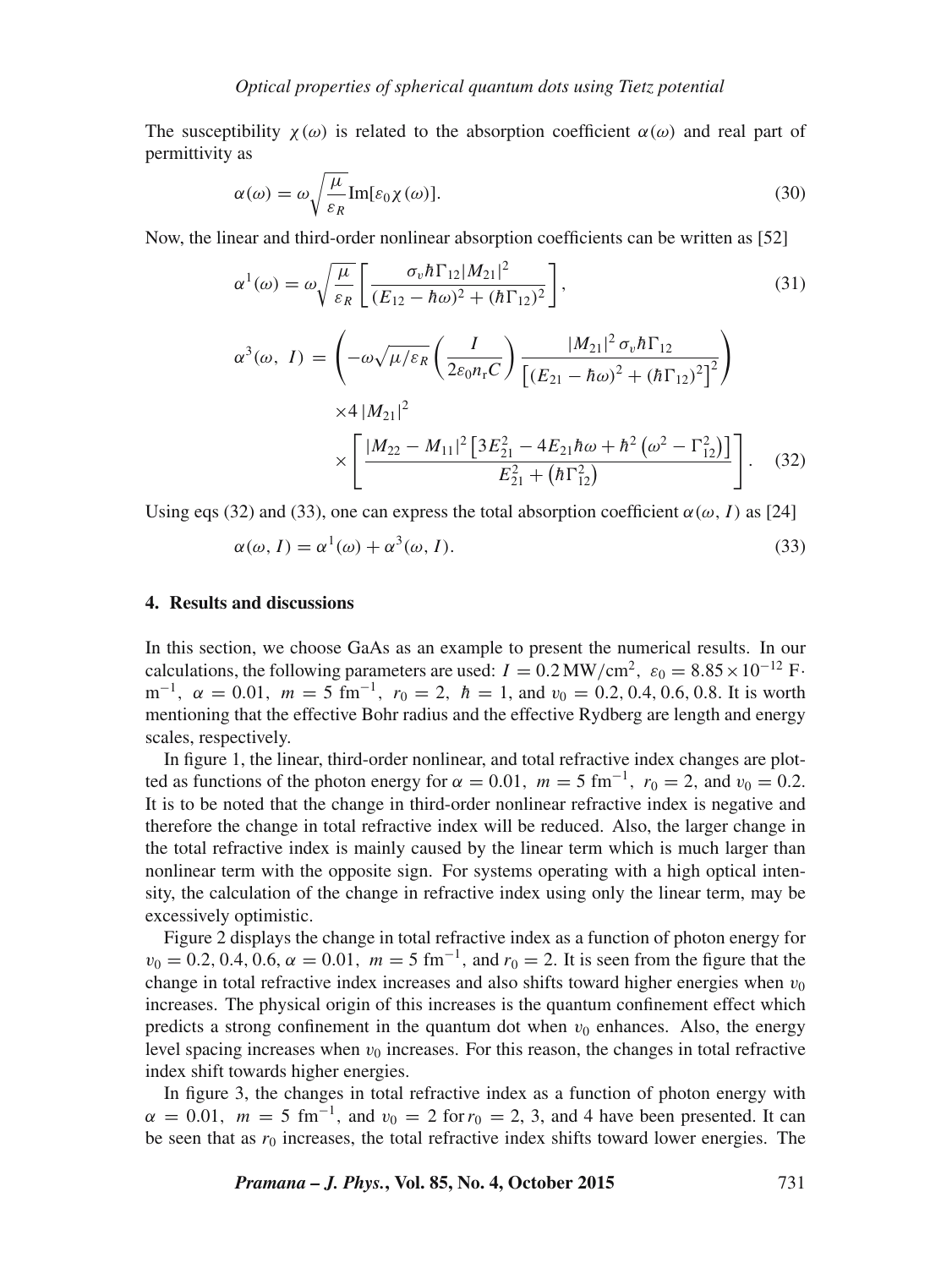

**Figure 2.** The changes in total refractive index as functions of photon energy for three different  $v_0$  with  $\alpha = 0.01$ ,  $m = 5$  fm<sup>-1</sup>, and  $r_0 = 2$ .



**Figure 3.** The changes in total refractive index as functions of photon energy for three different  $r_0$  with  $\alpha = 0.01$ ,  $m = 5$  fm<sup>-1</sup>, and  $v_0 = 0.2$ .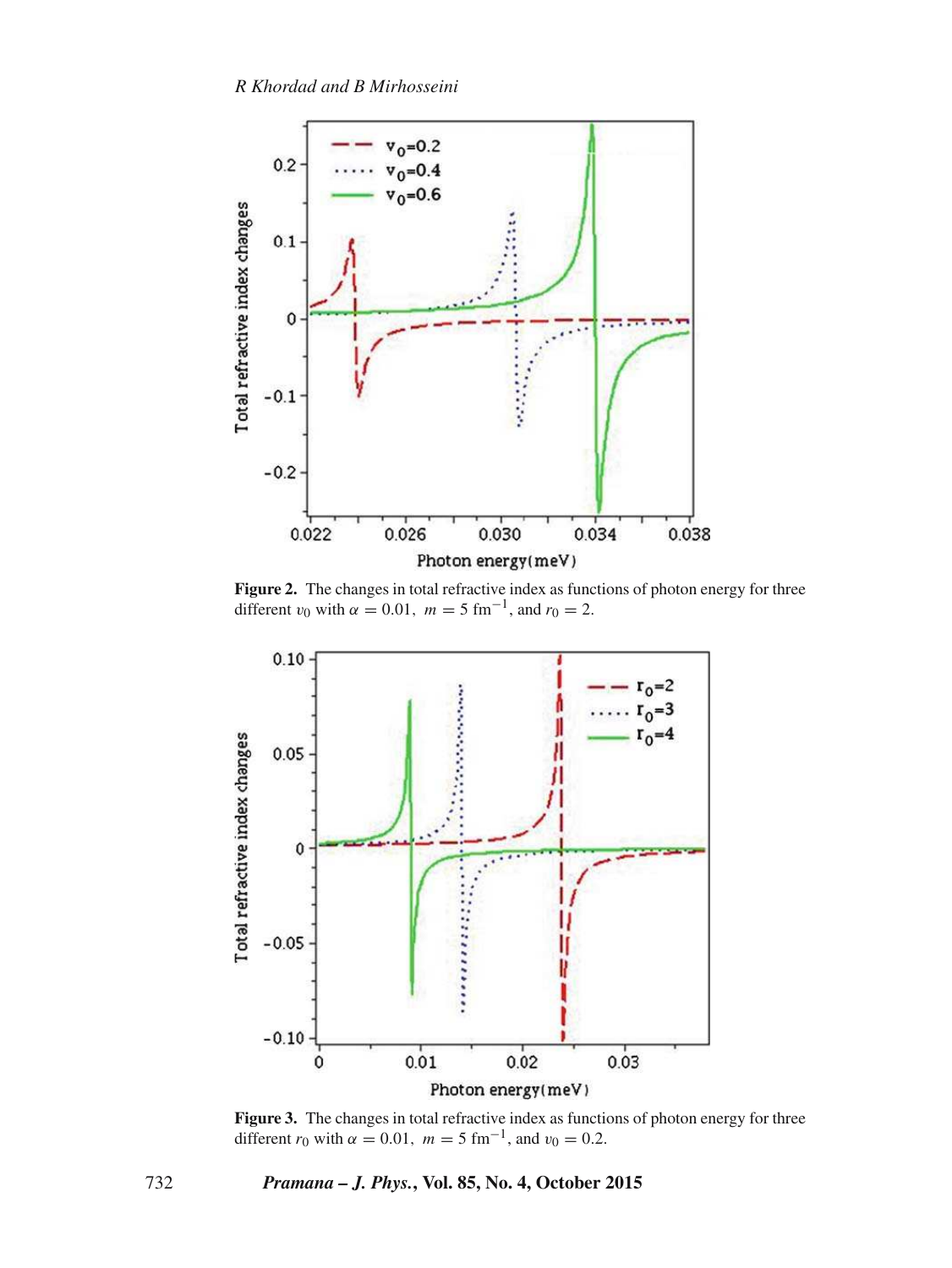physical reason for this shift is the decrease in energy gap of two different electronic states,  $E_2 - E_1$ , between which an optical transition occurs. Also, by increasing  $r_0$ , the quantum confinement effect decreases.

Figure 4 shows the linear, third-order nonlinear, and total absorption coefficients as a function of photon energy for  $\alpha = 0.01$ ,  $m = 5$  fm<sup>-1</sup>,  $r_0 = 2$ , and  $v_0 = 2$ . In this figure, there is a resonance peak at a photon energy of 0.2 meV as expected, which relates to the energy difference between the levels considered. It is clear that the third-order nonlinear absorption coefficient is negative and therefore reduces the total absorption coefficient. Also, the larger change in total absorption coefficient is mainly caused by the linear term which is much larger than the nonlinear term with the opposite sign for relatively low intensity.

In figure 5, the variations of total absorption coefficient are plotted as a function of photon energy for  $v_0 = 0.2, 0.4, 0.6$  with  $\alpha = 0.01, m = 5$  fm<sup>-1</sup>, and  $r_0 = 2$ . It is observed from the figure that the total absorption coefficient reduces and shifts towards higher energies as  $v_0$  increases. The reason for this behaviour is the increase in quantum confinement with increased  $v_0$ . Also, the energy level spacing increases with increasing  $v_0$ .

In figure 6, the total absorption coefficient has been plotted as a function of photon energy with  $\alpha = 0.01$ ,  $m = 5$  fm<sup>-1</sup>, and  $v_0 = 0.2$  for  $r_0 = 2, 3$ , and 4. It can be seen that as  $r_0$  decreases, the total absorption coefficients shift toward higher energies. The physical reason for this shift is the increase in energy gap of two different electronic states,  $E_2 - E_1$ , between which an optical transition occurs. Also, by increasing  $r_0$ , the quantum confinement effect decreases.



**Figure 4.** The linear, third-order nonlinear, and total absorption coefficient as a function of photon energy for  $\alpha = 0.01$ ,  $m = 5$  fm<sup>-1</sup>,  $r_0 = 2$ , and  $v_0 = 0.2$ .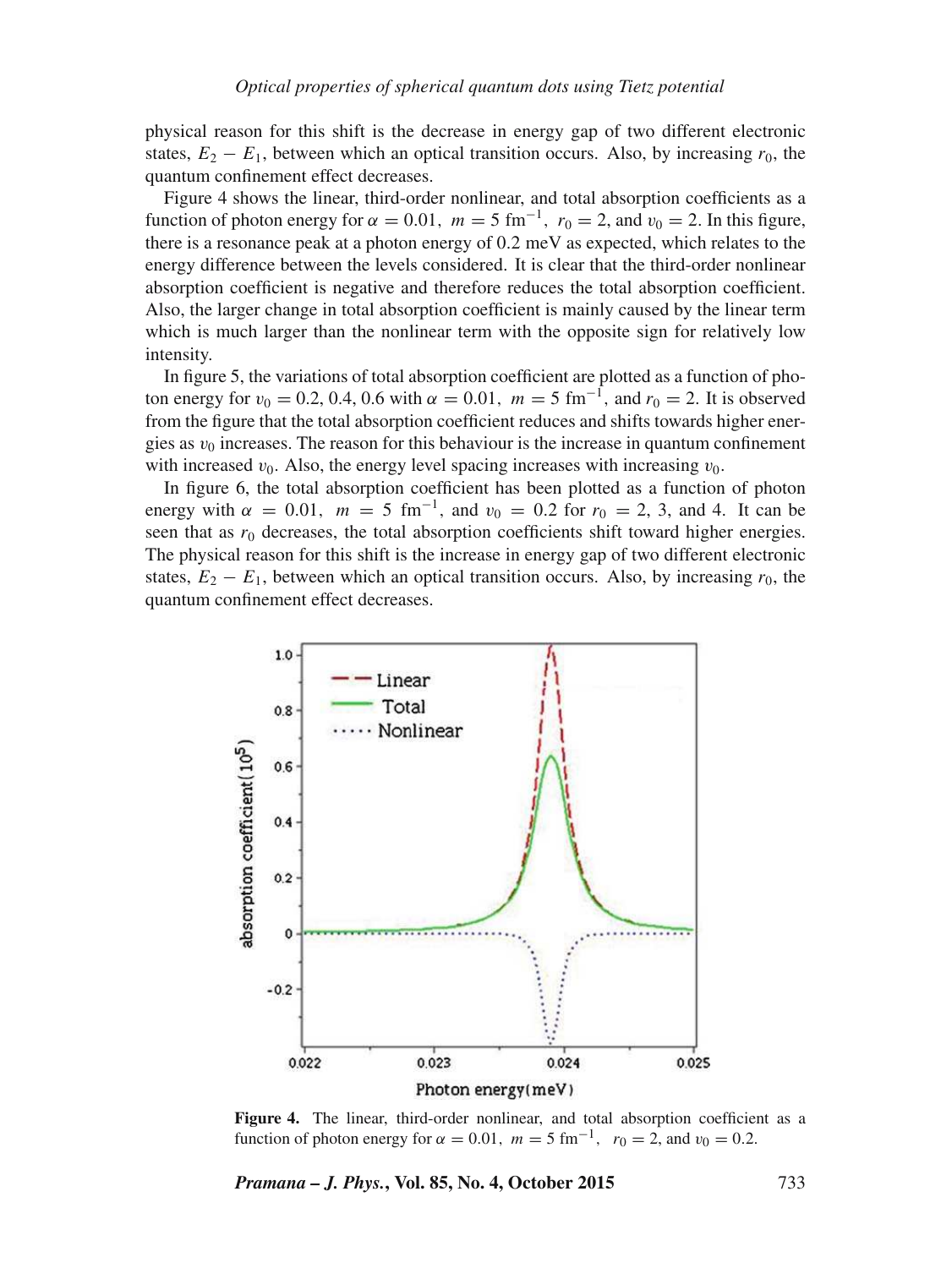

Figure 5. The total absorption coefficient as a function of photon energy for three different  $v_0$  with  $\alpha = 0.01$ ,  $m = 5$  fm<sup>-1</sup>, and  $r_0 = 2$ .



Figure 6. The total absorption coefficient as a function of photon energy for three different  $r_0$  with  $\alpha = 0.01$ ,  $m = 5$  fm<sup>-1</sup>, and  $v_0 = 0.2$ .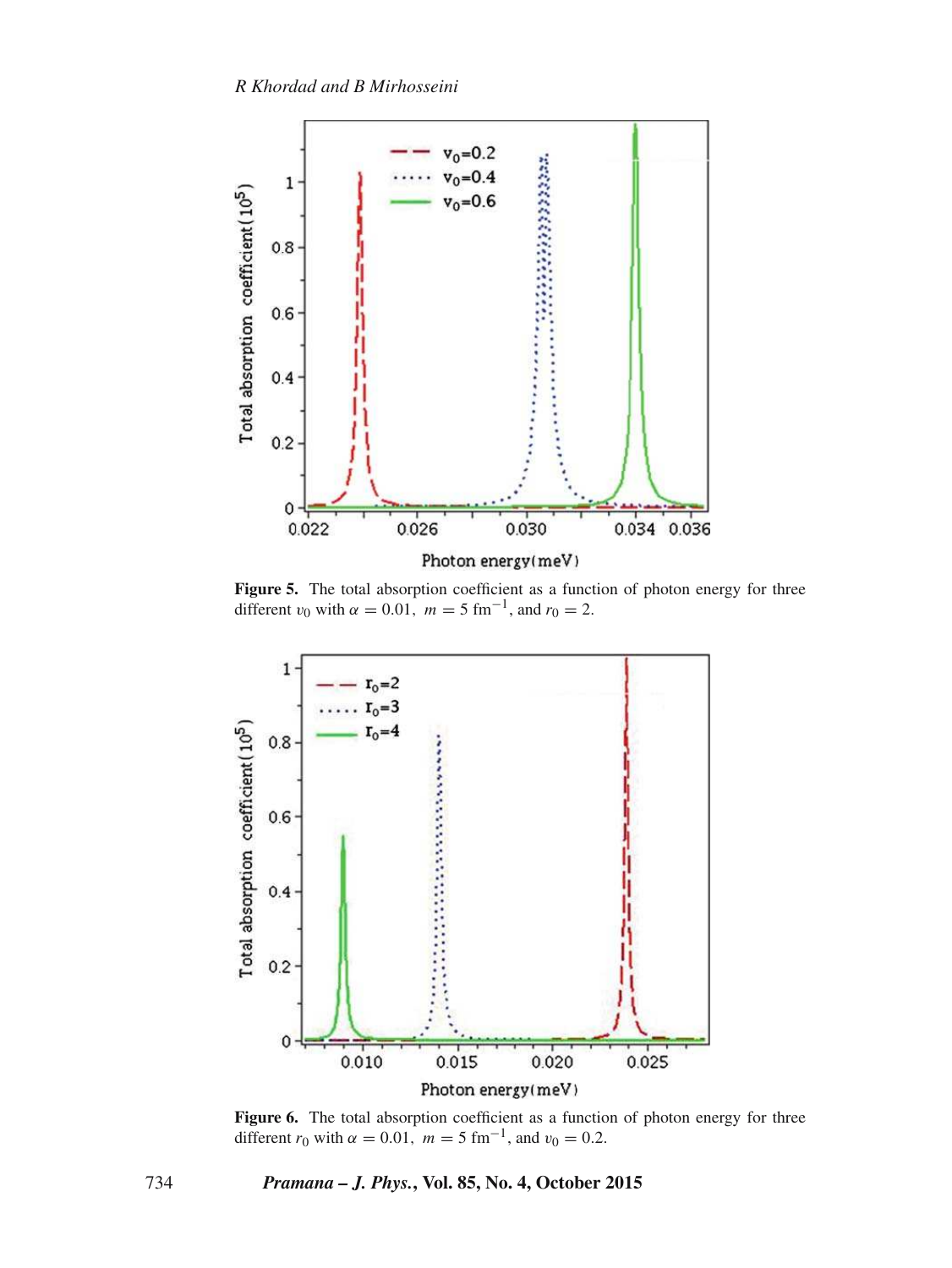

**Figure 7.** Differential refractive index changes  $(\Delta n)$  as a function of photon wavelength for three different  $v_0$  with  $\alpha = 0.01$ ,  $m = 5$  fm<sup>-1</sup>, and  $r_0 = 2$ . In this figure, we have compared our results with the experimental data (filled circles) of [52].

Figure 7 shows differential refractive index changes  $(\Delta n)$  as a function of photon wavelength for  $v_0 = 0.2, 0.4, 0.6$  with  $\alpha = 0.01$ ,  $m = 5$  fm<sup>-1</sup>, and  $r_0 = 2$ , and  $I = 0.3$  mW. We have presented the experimental data [53] and compared with our results. From the figure, one can see that our theoretical prediction deviates from the experimental data [53]. Related to this deviation, several points should be noted: (i) Considering the two-level system for electronic transitions is not perfectly exact. (ii) There are several parameters in our calculations like  $v_0$ ,  $r_0$ ,  $\sigma_v$ , and I which may be temperature-dependent. The determination of potential parameters is difficult. But, we have considered these parameters as independent of temperature. (iii) All calculations have been performed by numerical methods but these methods often show some errors. (iv) The potential model used in this work may not be a good one for calculating optical properties. To understand it further, the reader can refer to the experimental results [54–56].

#### **5. Conclusions**

In this work, we have studied theoretically the linear, third-order nonlinear, and total absorption coefficients, and the changes in refractive index for a spherical quantum dot. For this purpose, we have applied the Tietz potential as quantum confinement. We have solved the Schrödinger equation and obtained energy levels and wave functions. Then,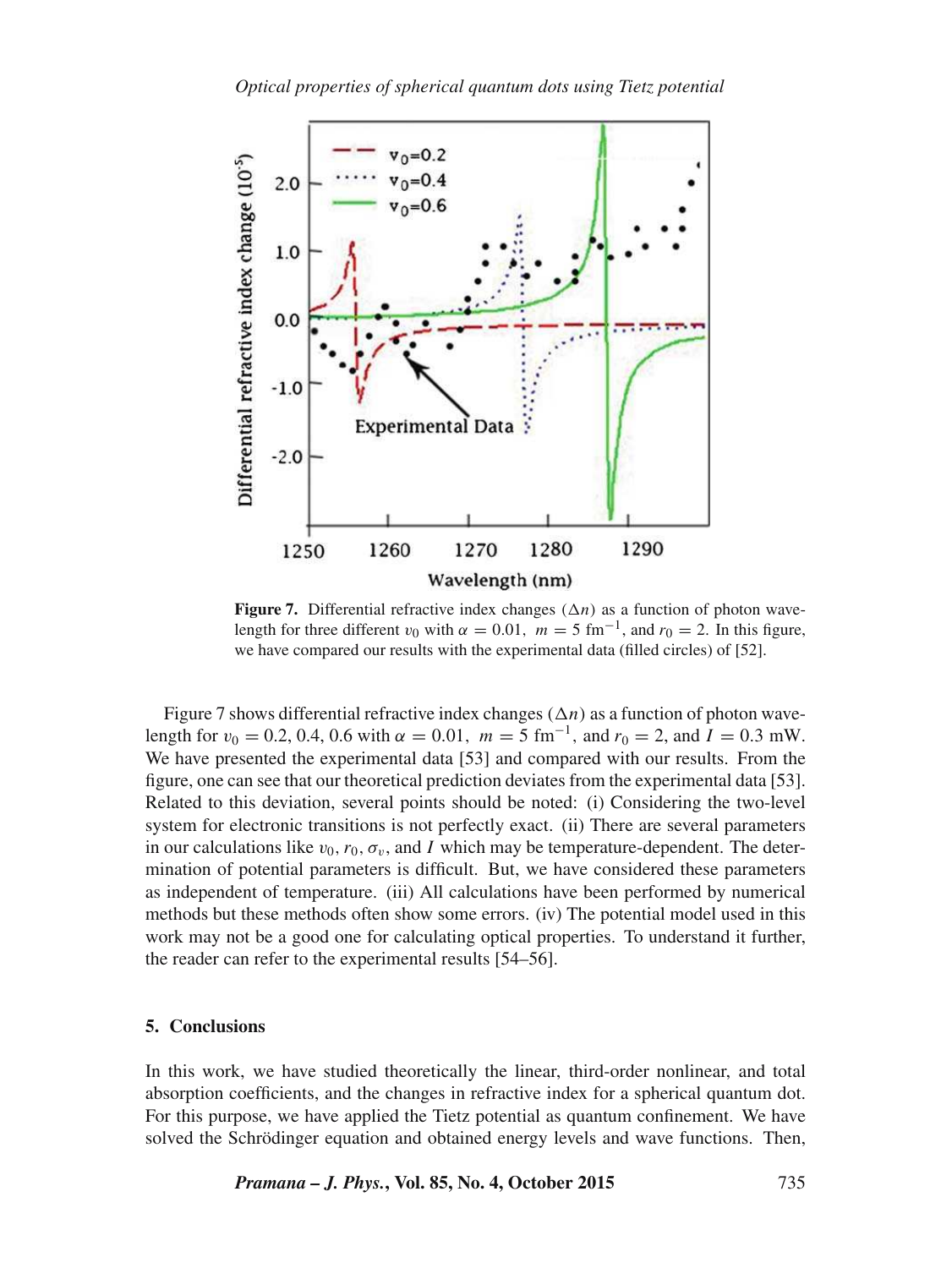#### *R Khordad and B Mirhosseini*

using the density matrix method, we have studied the optical properties. The obtained results show that the absorption coefficients and changes in refractive index increase and shift towards higher energies as  $v_0$  increases. With increasing  $r_0$ , the absorption coefficients and changes in refractive index decrease and shift towards lower energies. In general, structure parameters  $v_0$  and  $r_0$  have important roles in the absorption coefficients and refractive index changes.

#### **References**

- [1] G Schmid (ed.), *Clusters and colloids, from theory to applications* (VCH, New York, 1994)
- [2] M A Kastner, *Phys. Today* **46**, 24 (1993)
- [3] R Khordad and B Mirhosseini, *Physica B* **408**, 10 (2013)
- [4] D Bimberg, M Grundman and N Ledentsov, *Quantum dot heterostructures* (Wiley, New York, 1999)
- [5] N Miura, *Physics of semiconductors in high magnetic fields* (Oxford University Press, New York, 2008)
- [6] H M Gibbs, *Optical bistability: Controlling light with light* (Academic Press, Orlando, NY, 1985)
- [7] R Khordad, *J. Lumin.* **134**, 201 (2013)
- [8] S Hosseynizadeh Khezri, A Yazdani and R Khordad, *Eur. Phys. J. Appl. Phys.* **59**, 30401 (2012)
- [9] R Khordad and H Bahramiyan, *Int. J. Mod. Phys. C* **24**, 1350041 (2013)
- [10] D A Neamen, *Semiconductor physics and de*v*ices* 3rd edn (McGraw-Hill, 2003)
- [11] S D Liang, C Y Chen, S C Jiang and D L Lin, *Phys. Re*v*. B* **53**, 15459 (1996)
- [12] U Bockelmann and G Bastard, *Phys. Re*v*. B* **42**, 8947 (1990)
- [13] V M Fomin, V N Gladilin, S N Klimin, J T Devreese, P M Koenraad and J H Wolter, *Phys. Re*v*. B* **61**, R2436 (2000)
- [14] R Heitz, I Mukhametzhanov, O Stier, A Madhukar and D Bimberg, *Phys. Re*v*. Lett.* **83**, 4654 (1999)
- [15] K-X Guo and C-Y Chen, *Tr. J. Phys.* **21**, 1261 (1997)
- [16] R Khordad, *Superlatt. Microstruct.* **54**, 7 (2013)
- [17] W Dieter Heiss, *Quantum dots (A doorway to nanoscale physics)* (Springer, 2005)
- [18] G Wang and Q Guo, *Physica B* **403**, 37 (2008)
- [19] R Khordad, *Opt. Quant. Electron.* **46**, 283 (2014)
- [20] S Shao, K X Guo, Z H Zhang, N Li and C Peng, *Superlatt. Microstruct.* **48**, 541 (2010)
- [21] A L Morales, N Raigoza and C A Duque, *Braz. J. Phys.* **36**, 862 (2006)
- [22] I Karabulut and S Baskoutas, *J. Comput. Theoret. Nanosci*. **6**, 153 (2009)
- [23] R Khordad, S Kheiryzadeh Khaneghah and M Masoumi, *Superlatt. Microstruct.* **47**, 538 (2010)
- [24] R Khordad and B Mirhosseini, *Opt. Commun.* **285**, 1233 (2012)
- [25] H Nikoofard, E Maghsoodi, S Zarrinkamar, M Farhadi and H Hassanabadi, *Turk. J. Phys.* **37**, 74 (2013)
- [26] P M Morse, *Phys. Re*v*.* **34**, 57 (1929)
- [27] N Rosen and P M Morse, *Phys. Re*v*.* **42**, 210 (1932)
- [28] H Wei, *Phys. Re*v*. A* **42**, 2524 (1990)
- [29] T Tietz, *J. Chem. Phys.* **35**, 1917 (1961)
- [30] A A Zavitsas, *J. Am. Chem. Soc.* **113**, 4755 (1991)
- [31] P G Hajigeorgious and R J Le Roy, *J. Chem. Phys.* **112**, 3949 (2000)
- [32] Y Huang and R J Le Roy, *J. Chem. Phys.* **119**, 7398 (2003)